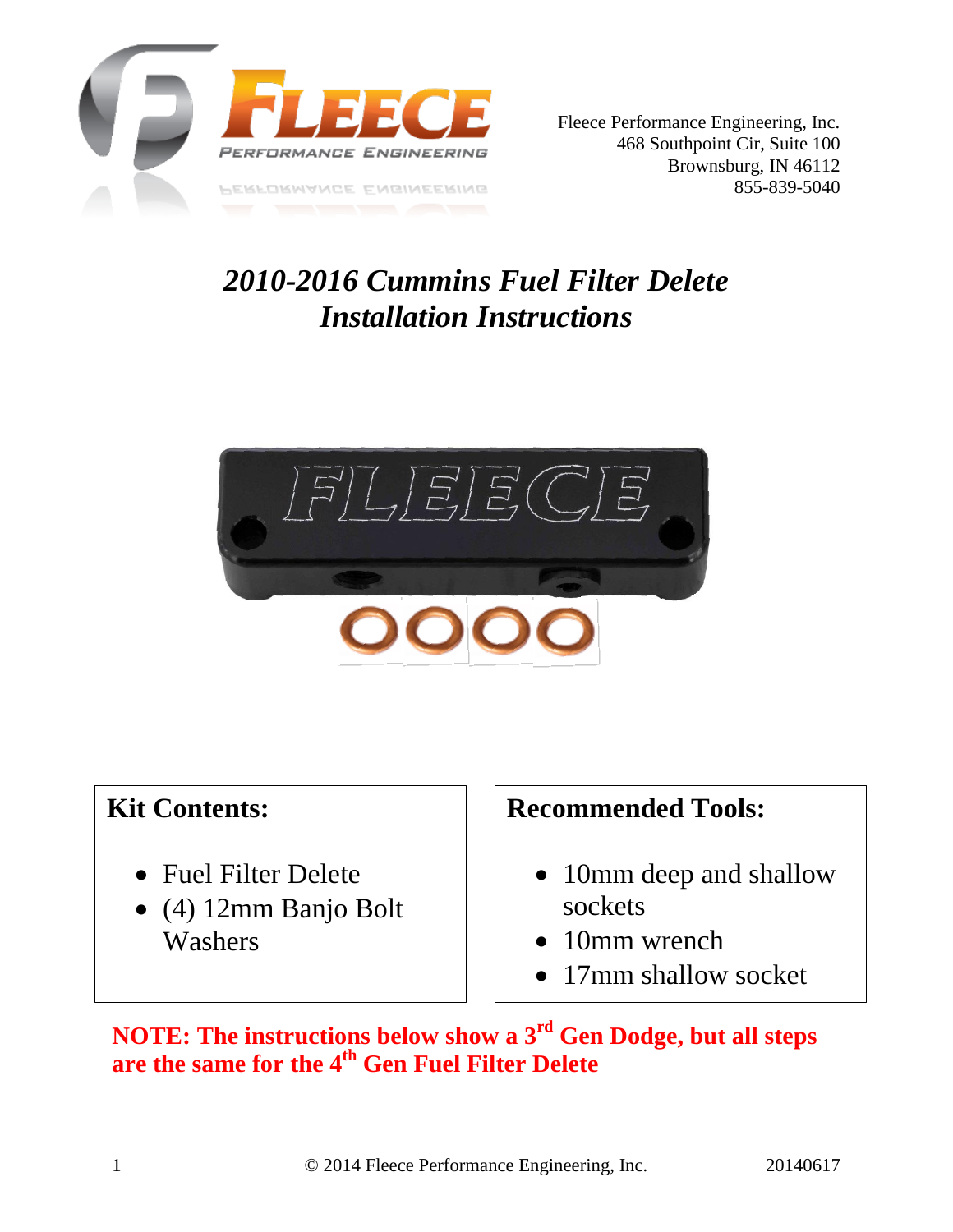1. Remove the intake horn (hopefully yours looks nicer than this one).

2. Drain the fuel filter bowl by turning the yellow drain valve handle counter-clockwise. The fuel will drain through a clear tube from just below the valve.

3. Unplug the fuel heater and WIF (water in fuel) sensor from the front of the fuel filter assembly.

4. Disconnect the fuel feed line from the back of the fuel filter (1).

5. Remove the fuel return line support bracket bolt (2).

6. Remove the fuel filter assembly from the side of the bracket.

7. Remove the two lines secured by banjo bolts from the bracket.

8. Remove the bracket from the side of the block